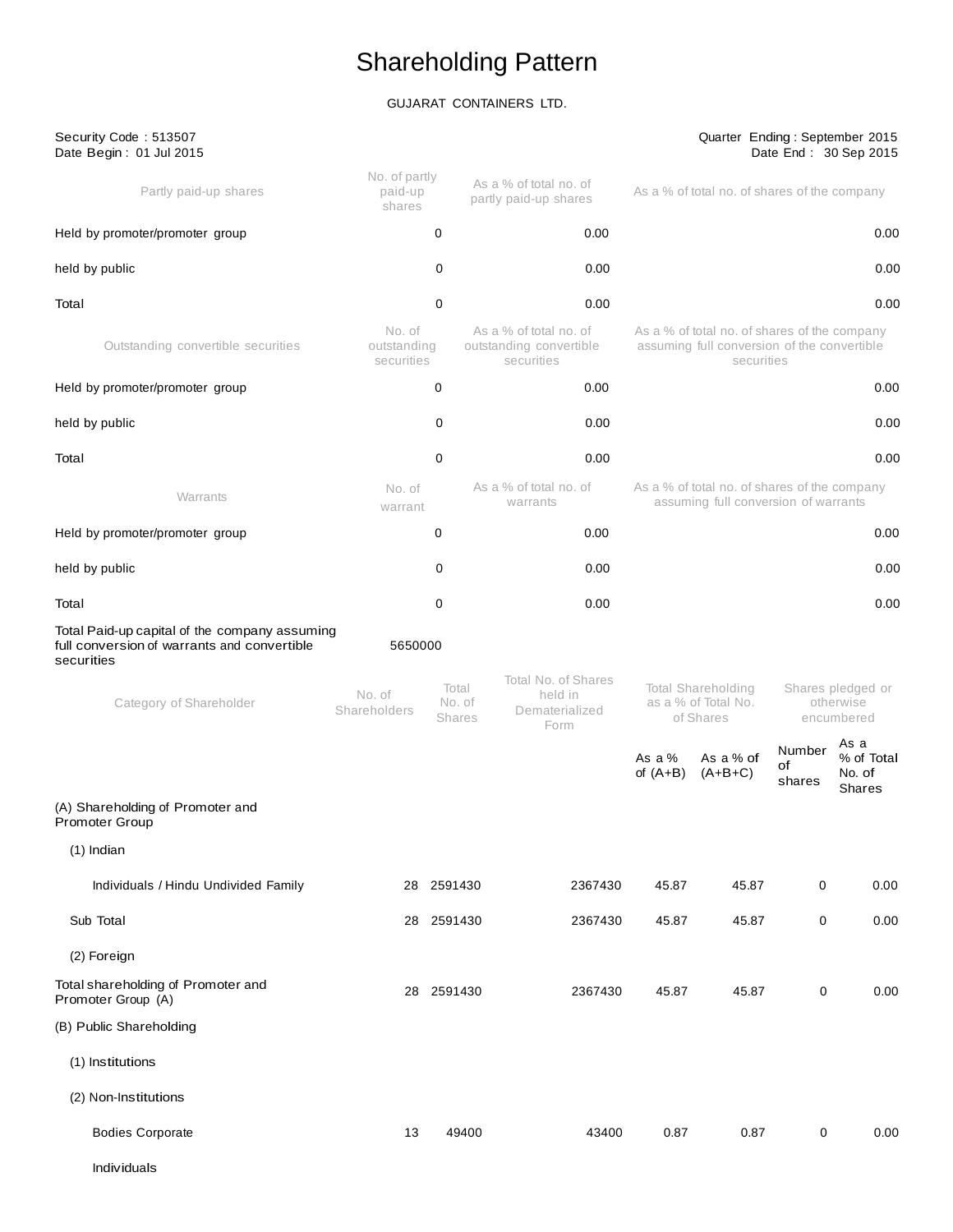| Individual shareholders holding<br>nominal share capital up to Rs. 1 lakh                  | 10137       | 2256770     | 46900       | 39.94  | 39.94  | 0 | 0.00 |
|--------------------------------------------------------------------------------------------|-------------|-------------|-------------|--------|--------|---|------|
| Individual shareholders holding<br>nominal share capital in excess of Rs. 1 lakh           | 3           | 714100      | 0           | 12.64  | 12.64  | 0 | 0.00 |
| Any Others (Specify)                                                                       | 123         | 38300       | 4200        | 0.68   | 0.68   | 0 | 0.00 |
| Non Resident Indians                                                                       | 118         | 36300       | 2200        | 0.64   | 0.64   | 0 | 0.00 |
| <b>Hindu Undivided Families</b>                                                            | 5           | 2000        | 2000        | 0.04   | 0.04   | 0 | 0.00 |
| Sub Total                                                                                  | 10276       | 3058570     | 94500       | 54.13  | 54.13  | 0 | 0.00 |
| Total Public shareholding (B)                                                              | 10276       | 3058570     | 94500       | 54.13  | 54.13  | 0 | 0.00 |
| Total $(A)+(B)$                                                                            | 10304       | 5650000     | 2461930     | 100.00 | 100.00 | 0 | 0.00 |
| (C) Shares held by Custodians and against<br>which Depository Receipts have been<br>issued | 0           | 0           | 0           | 0.00   | 0.00   | 0 | 0.00 |
| (1)                                                                                        | 0           | $\mathbf 0$ | 0           | 0.00   | 0.00   | 0 | 0.00 |
| (2)                                                                                        | $\mathbf 0$ | 0           | $\mathbf 0$ | 0.00   | 0.00   | 0 | 0.00 |
| Sub Total                                                                                  | 0           | $\mathbf 0$ | 0           | 0.00   | 0.00   | 0 | 0.00 |
| Total $(A)+(B)+(C)$                                                                        | 10304       | 5650000     | 2461930     | 0.00   | 100.00 | 0 | 0.00 |

Notes:

1. For determining public shareholding for the purpose of Clause 40A

2. For definitions of Promoter and Promoter Group, refer to Clause 40A.

3. Public shareholding

Kapil Dighe Company Secretary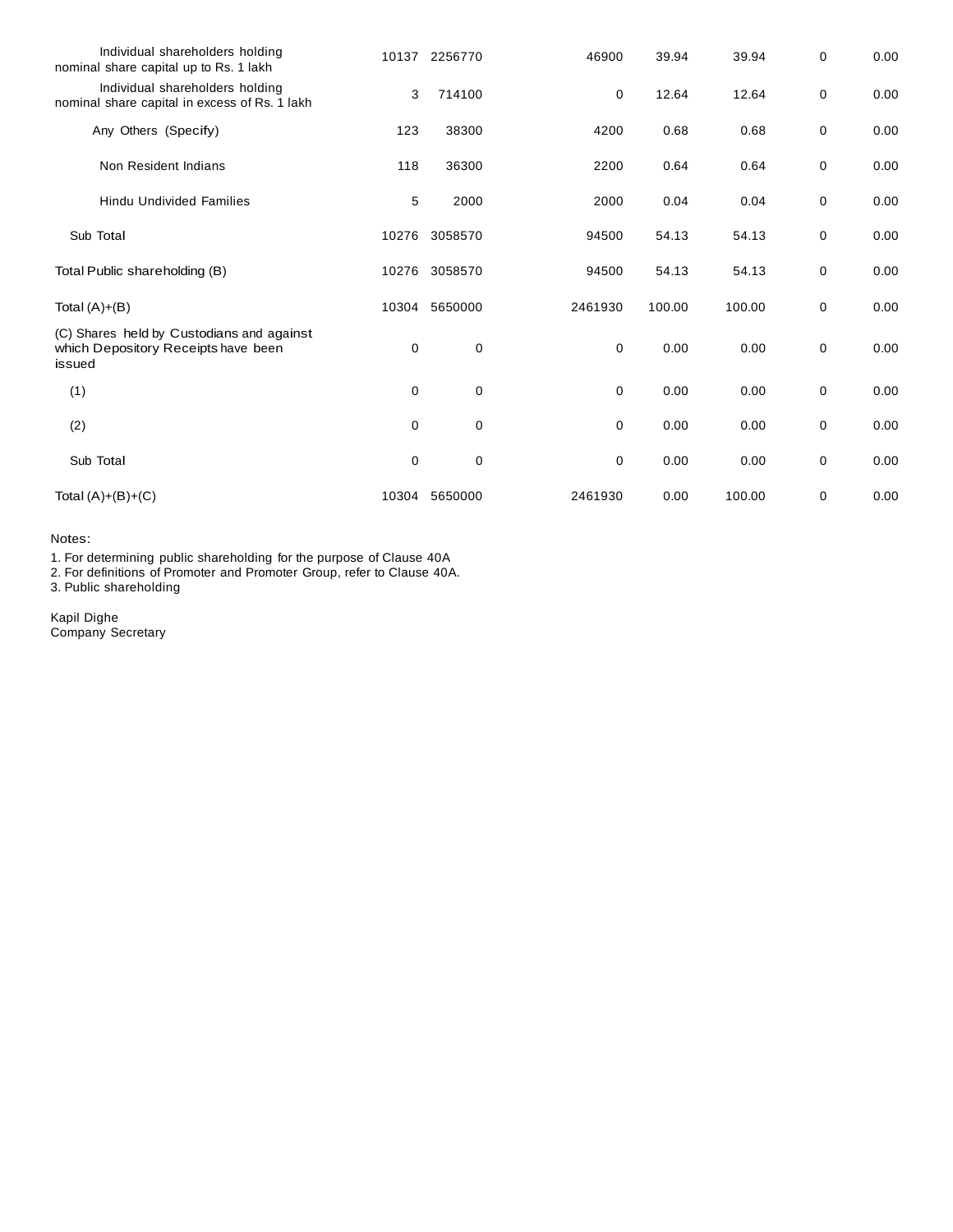### Scrip Code : 513507 Quarter ending : September 2015

### Shareholding of securities (including shares, warrants, convertible securities) of persons belonging to the category Promoter and Promoter Group

|                |                            | Details of Shares<br>held |                                                             | Encumbered shares (*) |                    |                                                                                                | Details of warrants              |                                                                        | Details of convertible<br>securities           |                                                                                      | Total shares (including<br>underlying shares<br>assuming full conversion<br>of warrants and<br>convertible securities) as<br>a % of diluted share<br>capital |
|----------------|----------------------------|---------------------------|-------------------------------------------------------------|-----------------------|--------------------|------------------------------------------------------------------------------------------------|----------------------------------|------------------------------------------------------------------------|------------------------------------------------|--------------------------------------------------------------------------------------|--------------------------------------------------------------------------------------------------------------------------------------------------------------|
| SI.No.         | Name of the<br>Shareholder | No. of<br>Shares<br>held  | As a %<br>of<br>grand<br>total<br>$(A) +$<br>$(B) +$<br>(C) | No                    | As a<br>percentage | As a<br>$%$ of<br>grand<br>total<br>$(A) +$<br>$(B) +$<br>$(C)$ of<br>sub-<br>clause<br>(I)(a) | Number<br>оf<br>warrants<br>held | As a %<br>total<br>number<br>οf<br>warrants<br>of the<br>same<br>class | Number of<br>convertible<br>securities<br>held | As a %<br>total<br>number of<br>convertible<br>securities<br>of the<br>same<br>class |                                                                                                                                                              |
| $\mathbf{1}$   | Kiran Arvindlal<br>Shah    | 10,41,230                 | 18.43                                                       | $\mathsf 0$           | 0.00               | 0.00                                                                                           | 0                                | 0.00                                                                   | $\pmb{0}$                                      | 0.00                                                                                 | 0.00                                                                                                                                                         |
| $\overline{c}$ | Neil Kiran<br>Shah         | 5,25,700                  | 9.30                                                        | 0                     | 0.00               | 0.00                                                                                           | $\pmb{0}$                        | 0.00                                                                   | $\pmb{0}$                                      | 0.00                                                                                 | 0.00                                                                                                                                                         |
| 3              | Neha Vivek<br>Vora         | 5,16,500                  | 9.14                                                        | 0                     | 0.00               | 0.00                                                                                           | 0                                | 0.00                                                                   | $\mathbf 0$                                    | 0.00                                                                                 | 0.00                                                                                                                                                         |
| 4              | Geeta Kiran<br>Shah        | 2,84,000                  | 5.03                                                        | $\mathbf 0$           | 0.00               | 0.00                                                                                           | 0                                | 0.00                                                                   | $\mathbf 0$                                    | 0.00                                                                                 | 0.00                                                                                                                                                         |
| 5              | Geeta K Shah               | 1,47,100                  | 2.60                                                        | $\mathsf 0$           | 0.00               | 0.00                                                                                           | 0                                | 0.00                                                                   | $\mathbf 0$                                    | 0.00                                                                                 | 0.00                                                                                                                                                         |
| 6              | Pravin H Shah              | 43,300                    | 0.77                                                        | 0                     | 0.00               | 0.00                                                                                           | 0                                | 0.00                                                                   | $\pmb{0}$                                      | 0.00                                                                                 | 0.00                                                                                                                                                         |
| $\overline{7}$ | Kiran Shah                 | 14,100                    | 0.25                                                        | 0                     | 0.00               | 0.00                                                                                           | 0                                | 0.00                                                                   | $\mathbf 0$                                    | 0.00                                                                                 | 0.00                                                                                                                                                         |
| 8              | Pravin Hiralal<br>Shah     | 5,000                     | 0.09                                                        | 0                     | 0.00               | 0.00                                                                                           | 0                                | 0.00                                                                   | $\mathbf 0$                                    | 0.00                                                                                 | 0.00                                                                                                                                                         |
| 9              | Pradip M Shah              | 4,500                     | 0.08                                                        | $\mathbf 0$           | 0.00               | 0.00                                                                                           | 0                                | 0.00                                                                   | $\mathbf 0$                                    | 0.00                                                                                 | 0.00                                                                                                                                                         |
| 10             | Neha Vora                  | 2,900                     | 0.05                                                        | $\mathsf 0$           | 0.00               | 0.00                                                                                           | $\pmb{0}$                        | 0.00                                                                   | $\mathbf 0$                                    | 0.00                                                                                 | 0.00                                                                                                                                                         |
| 11             | Pravin Shah                | 1,100                     | 0.02                                                        | $\mathbf 0$           | 0.00               | 0.00                                                                                           | 0                                | 0.00                                                                   | $\mathbf 0$                                    | 0.00                                                                                 | 0.00                                                                                                                                                         |
| 12             | Kiran Shah                 | 1,100                     | 0.02                                                        | 0                     | 0.00               | 0.00                                                                                           | 0                                | 0.00                                                                   | $\mathbf 0$                                    | 0.00                                                                                 | 0.00                                                                                                                                                         |
| 13             | Geeta K Shah               | 1,100                     | 0.02                                                        | 0                     | 0.00               | 0.00                                                                                           | 0                                | 0.00                                                                   | $\mathbf 0$                                    | 0.00                                                                                 | 0.00                                                                                                                                                         |
| 14             | Minaxiben<br>Shah          | 900                       | 0.02                                                        | 0                     | 0.00               | 0.00                                                                                           | 0                                | 0.00                                                                   | $\mathbf 0$                                    | 0.00                                                                                 | 0.00                                                                                                                                                         |
| 15             | Arvindbhai<br>Shah         | 800                       | 0.01                                                        | 0                     | 0.00               | 0.00                                                                                           | 0                                | 0.00                                                                   | 0                                              | 0.00                                                                                 | 0.00                                                                                                                                                         |
| 16             | Pravin Hiral<br>Shah       | 500                       | 0.01                                                        | $\mathbf 0$           | 0.00               | 0.00                                                                                           | 0                                | 0.00                                                                   | $\mathbf 0$                                    | 0.00                                                                                 | 0.00                                                                                                                                                         |
| 17             | Pradipbhai<br>Shah         | 500                       | 0.01                                                        | 0                     | 0.00               | 0.00                                                                                           | 0                                | 0.00                                                                   | $\mathbf 0$                                    | 0.00                                                                                 | 0.00                                                                                                                                                         |
| 18             | Pradipray<br>Shah          | 100                       | 0.00                                                        | 0                     | 0.00               | 0.00                                                                                           | 0                                | 0.00                                                                   | $\mathbf 0$                                    | 0.00                                                                                 | 0.00                                                                                                                                                         |
| 19             | Kiranray A<br>Shah         | 100                       | 0.00                                                        | 0                     | 0.00               | 0.00                                                                                           | 0                                | 0.00                                                                   | $\mathsf 0$                                    | 0.00                                                                                 | 0.00                                                                                                                                                         |
| 20             | Geetaben<br>Shah           | 100                       | 0.00                                                        | $\mathbf 0$           | 0.00               | 0.00                                                                                           | 0                                | 0.00                                                                   | $\mathbf 0$                                    | 0.00                                                                                 | 0.00                                                                                                                                                         |
| 21             | Geetagauri<br>Kiran Shah   | 100                       | 0.00                                                        | 0                     | 0.00               | 0.00                                                                                           | 0                                | 0.00                                                                   | $\mathbf 0$                                    | 0.00                                                                                 | 0.00                                                                                                                                                         |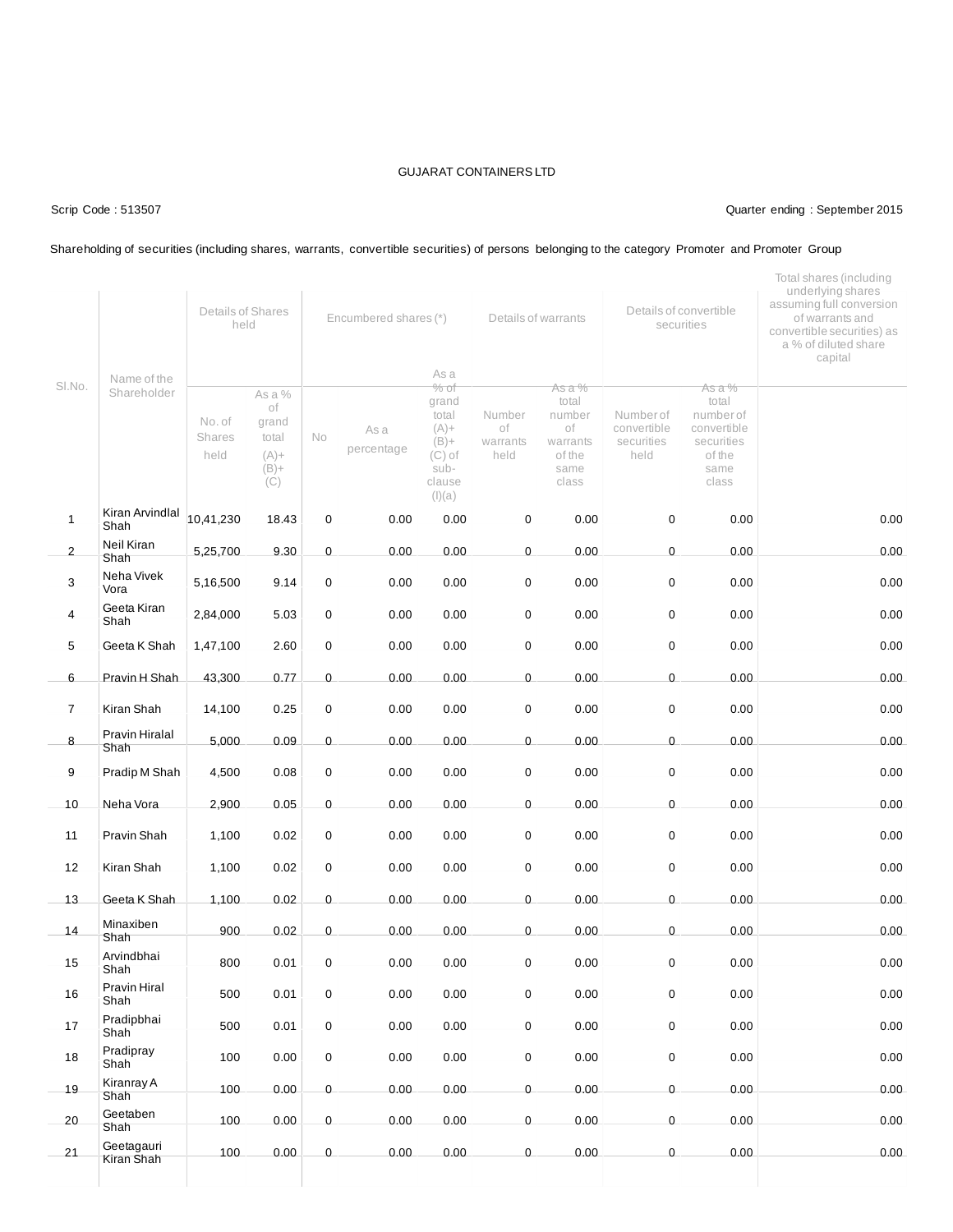| 22 | Pradip Shah              | 100       | 0.00  | 0           | 0.00 | 0.00 | 0           | 0.00 | 0 | 0.00 | 0.00 |
|----|--------------------------|-----------|-------|-------------|------|------|-------------|------|---|------|------|
| 23 | Pradip Shah              | 100       | 0.00  | $\mathbf 0$ | 0.00 | 0.00 | 0           | 0.00 | 0 | 0.00 | 0.00 |
| 24 | Pradipchandr 1<br>Shah   | 100       | 0.00  | $\mathbf 0$ | 0.00 | 0.00 | 0           | 0.00 | 0 | 0.00 | 0.00 |
| 25 | Pradipkumar<br>Shah      | 100       | 0.00  | $\mathbf 0$ | 0.00 | 0.00 | $\mathbf 0$ | 0.00 | 0 | 0.00 | 0.00 |
| 26 | Shah Geeta<br>Devi Kiran | 100       | 0.00  | $\mathbf 0$ | 0.00 | 0.00 | 0           | 0.00 | 0 | 0.00 | 0.00 |
| 27 | Shah Kiranray<br>Α       | 100       | 0.00  | $\mathbf 0$ | 0.00 | 0.00 | 0           | 0.00 | 0 | 0.00 | 0.00 |
| 28 | Pradipbhai<br>Shah       | 100       | 0.00  | $\mathbf 0$ | 0.00 | 0.00 | 0           | 0.00 | 0 | 0.00 | 0.00 |
|    | Total                    | 25,91,430 | 45.87 | $\mathbf 0$ | 0.00 | 0.00 | $\mathbf 0$ | 0.00 | 0 | 0.00 | 0.00 |

(\*) The term encumbrance has the same meaning as assigned to it in regulation 28(3) of the SAST Regulations, 2011.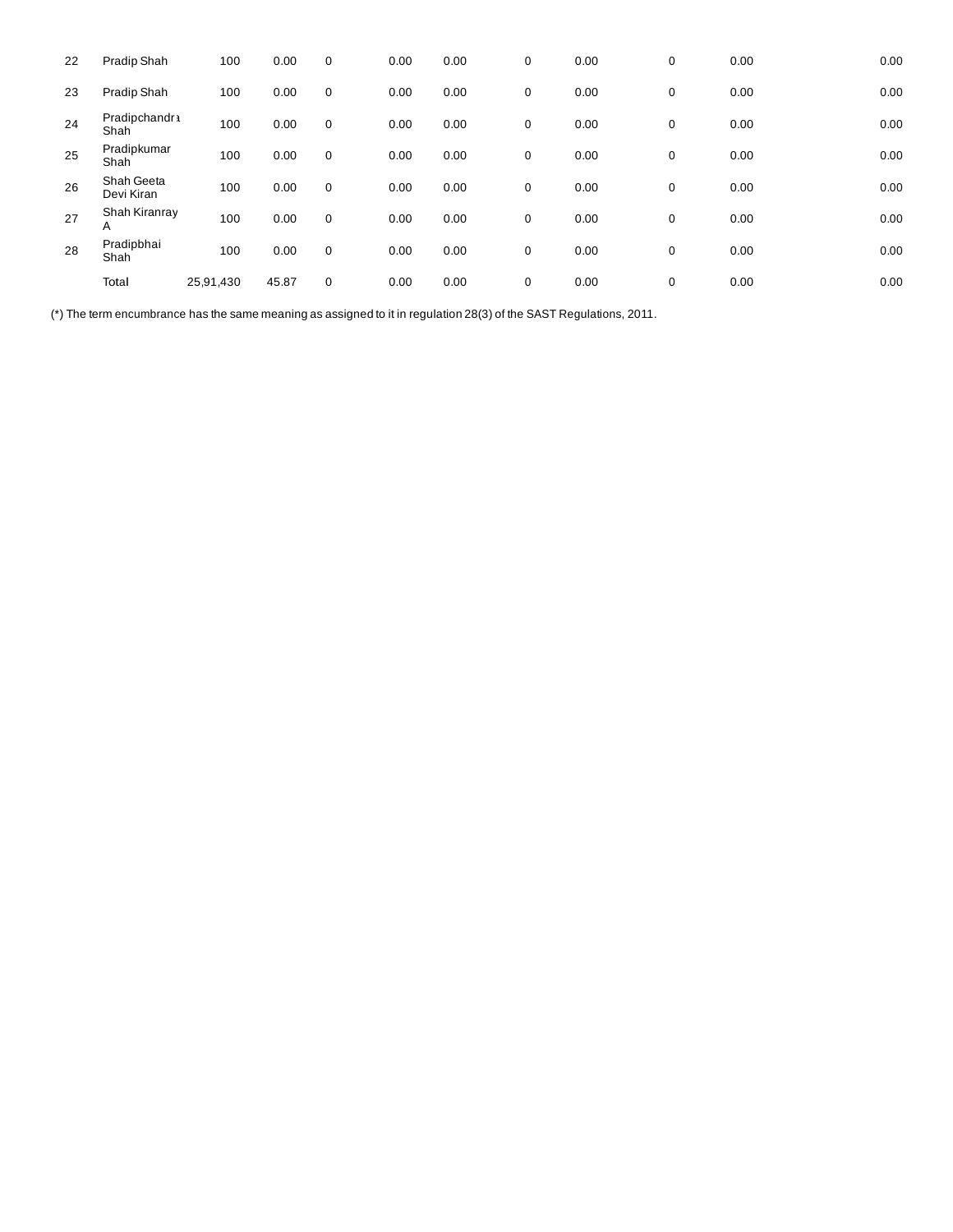### Scrip Code : 513507 Quarter ending : September 2015

### Shareholding of securities (including shares, warrants, convertible securities) of persons belonging to the category Public and holding more than 1% of the total number of shares

|                |                           |                       | <b>Shares</b>                    |                                  | Details of warrants                           |                                                | Details of convertible<br>securities                           | Total shares (including underlying                                         |  |
|----------------|---------------------------|-----------------------|----------------------------------|----------------------------------|-----------------------------------------------|------------------------------------------------|----------------------------------------------------------------|----------------------------------------------------------------------------|--|
| No.            | Shareholder               | <b>Shares</b><br>held | Total<br>No. of<br><b>Shares</b> | Number<br>оf<br>warrants<br>held | number of<br>warrants of<br>the same<br>class | Number of<br>convertible<br>securities<br>held | number of<br>convertible<br>securities of<br>the same<br>class | warrants and convertible<br>securities) as a % of diluted share<br>capital |  |
|                | Gajanand K<br>Malpani     | 480000                | 8.50                             | $\mathbf 0$                      | 0.00                                          | 0                                              | 0.00                                                           | 0.00                                                                       |  |
| $\overline{2}$ | Laxminarayan<br>G Malpani | 170000                | 3.01                             | $\mathbf 0$                      | 0.00                                          | 0                                              | 0.00                                                           | 0.00                                                                       |  |
| 3              | Kiran Shah                | 64100                 | 1.13                             | 0                                | 0.00                                          | 0                                              | 0.00                                                           | 0.00                                                                       |  |
|                | Total                     | 714100                | 12.64                            | 0                                | 0.00                                          | 0                                              | 0.00                                                           | 0.00                                                                       |  |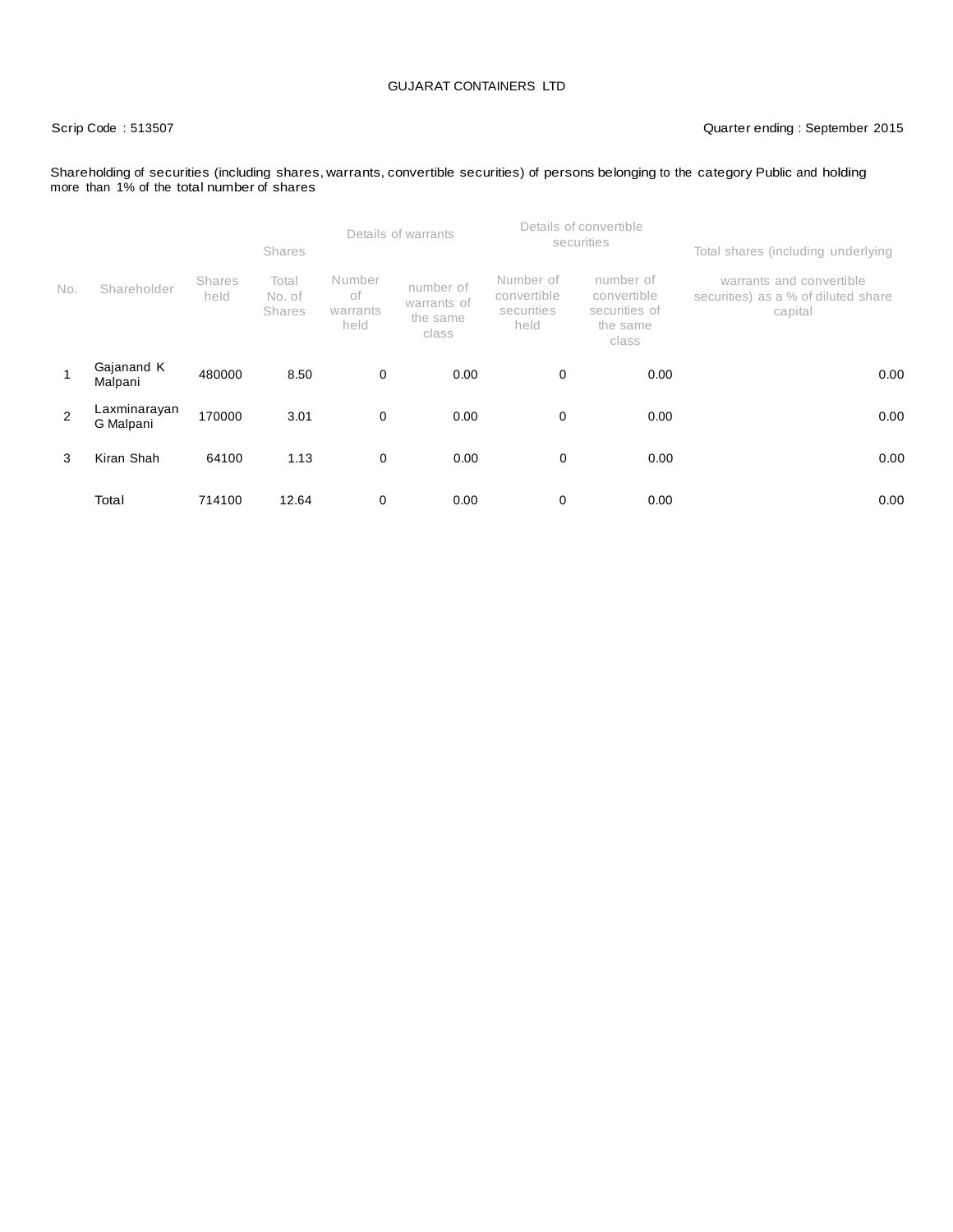### Scrip Code : 513507 Quarter ending : September 2015

## Shareholding of securities (including shares, warrants, convertible securities) of persons (together with PAC) belonging to the category "Public" and holding more than 5% of the total number of shares of the company

|            |                                                                                             |                         |                                                                |                          | Details of warrants                                                   |                                                | Details of convertible<br>securities                                            |                                                                                                                                                        |
|------------|---------------------------------------------------------------------------------------------|-------------------------|----------------------------------------------------------------|--------------------------|-----------------------------------------------------------------------|------------------------------------------------|---------------------------------------------------------------------------------|--------------------------------------------------------------------------------------------------------------------------------------------------------|
| SI.<br>No. | Name(s) of the<br>shareholder(s) and<br>the Persons Acting in<br>Concert (PAC) with<br>them | No. of<br><b>Shares</b> | <b>Shares</b><br>as $%$<br>of Total<br>No. of<br><b>Shares</b> | Number<br>οf<br>warrants | As a $%$<br>total<br>number of<br>warrants<br>of the<br>same<br>class | Number of<br>convertible<br>securities<br>held | % w.r.t total<br>number of<br>convertible<br>securities of<br>the same<br>class | Total shares (including<br>underlying shares assuming<br>full conversion of warrants and<br>convertible securities) as a %<br>of diluted share capital |
|            | Nil                                                                                         | 0                       | 0.00                                                           | 0                        | 0.00                                                                  | 0                                              | 0.00                                                                            | 0.00                                                                                                                                                   |
|            | Total                                                                                       |                         | 0.00                                                           | 0                        | 0.00                                                                  | 0                                              | 0.00                                                                            | 8.50                                                                                                                                                   |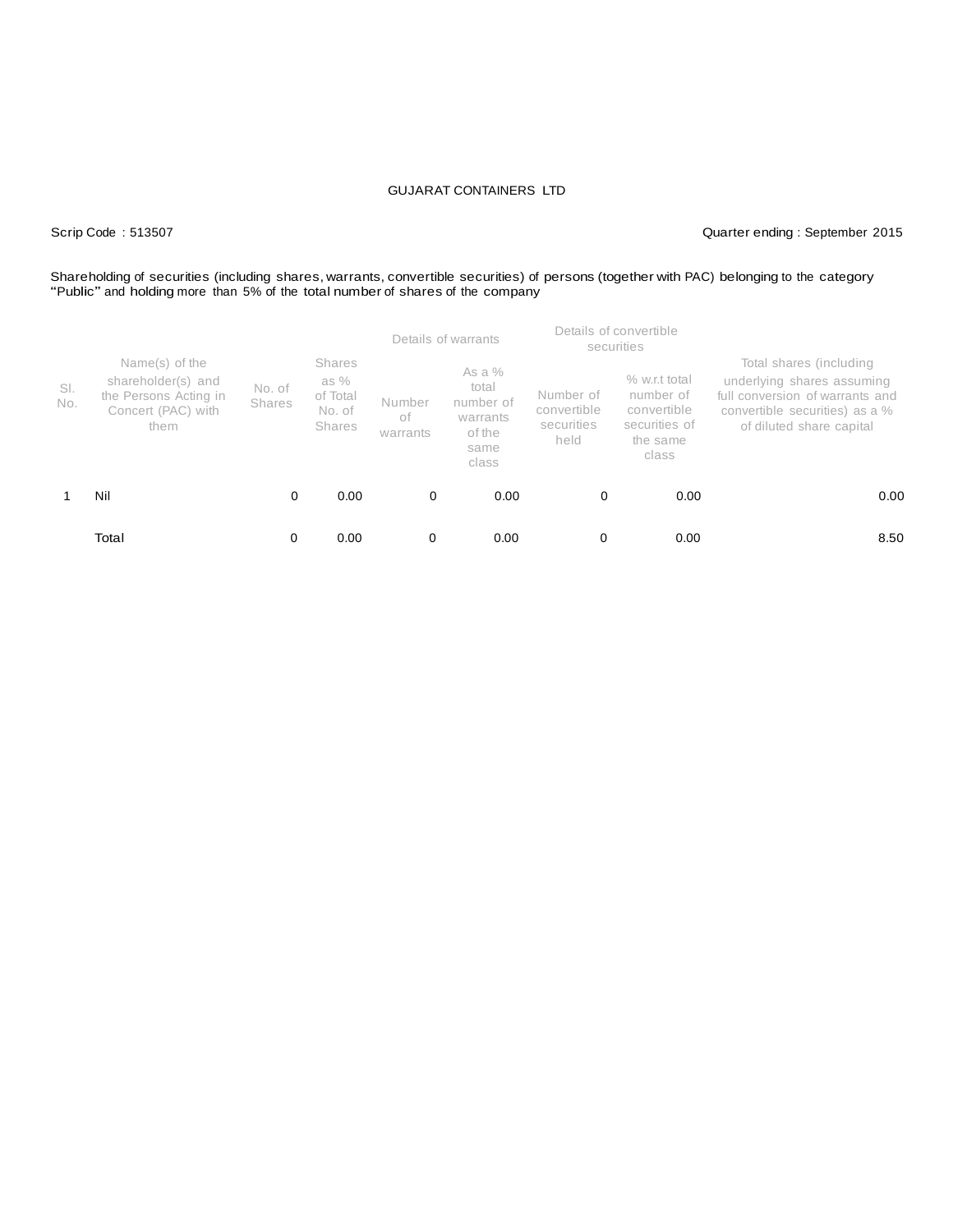### Scrip Code : 513507 Quarter ending : September 2015

### Details of Locked-in Shares

| SI. No. | Name of the Shareholder | No. of Shares | Locked-in Shares as % of<br>Total No. of Shares |
|---------|-------------------------|---------------|-------------------------------------------------|
|         | Neil Shah               | 5,00,000      | 8.85                                            |
| 2       | Neha Vora               | 5,00,000      | 8.85                                            |
|         | Total                   | 10,00,000     | 17.70                                           |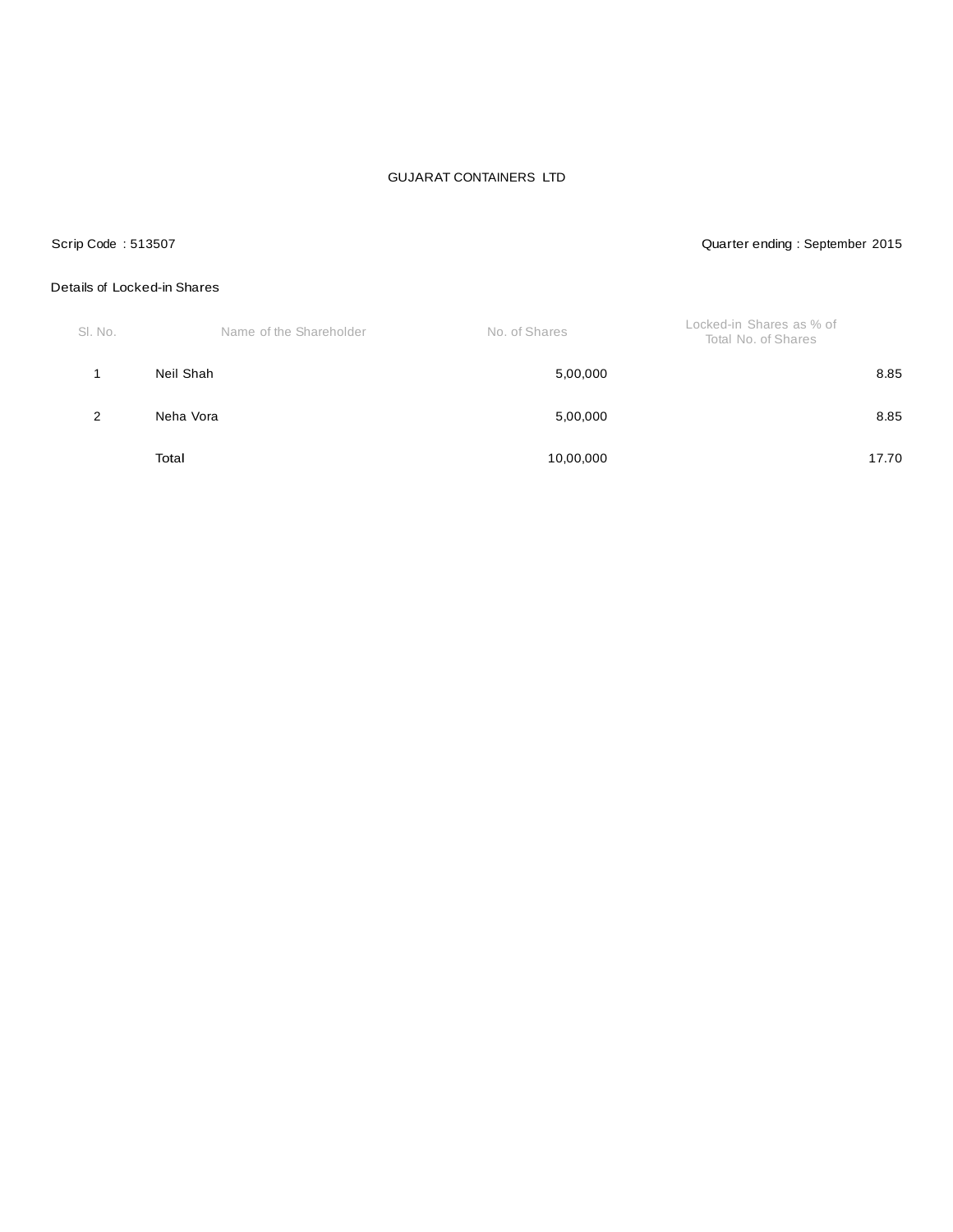## Scrip Code : 513507 Quarter ending : September 2015

## Details of Depository Receipts (DRs)

| - SI.<br>No. | Type of Outstanding DR (ADRs,<br>GDRs. SDRs. etc.) | No. of<br>Outstanding DRs | No. of Shares<br>Underlying<br>Outstanding DRs | Shares Underlying Outstanding DRs as % of<br>Total No. of Shares |
|--------------|----------------------------------------------------|---------------------------|------------------------------------------------|------------------------------------------------------------------|
|--------------|----------------------------------------------------|---------------------------|------------------------------------------------|------------------------------------------------------------------|

1 Nil 0.00

Total 0.00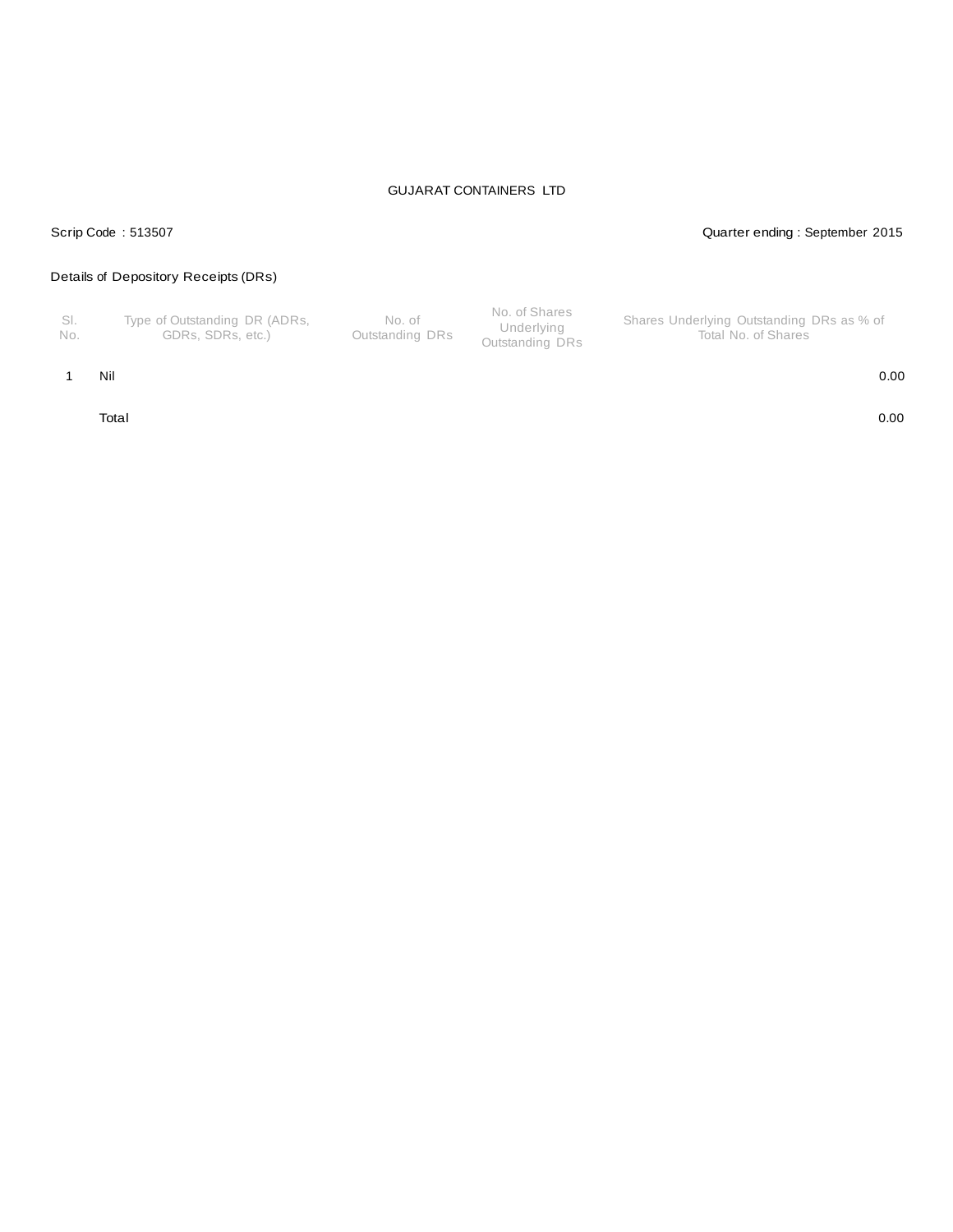Scrip Code : 513507 Quarter ending : September 2015

Holding of Depository Receipts (DRs), where underlying shares held by 'promoter / promoter group' are in excess of 1% of the total number of shares.

| SI.<br>No. | Name of the DR<br>Holder | Type of Outstanding DR (ADRs, GDRs,<br>SDRs, etc.) | No. of<br>Shares<br>Underlying<br>Outstanding<br><b>DRs</b> | Shares Underlying Outstanding DRs as a % of Total<br>No. of Shares |
|------------|--------------------------|----------------------------------------------------|-------------------------------------------------------------|--------------------------------------------------------------------|
|            | Nil                      | Nil                                                |                                                             | 0.00                                                               |

Total 0.00